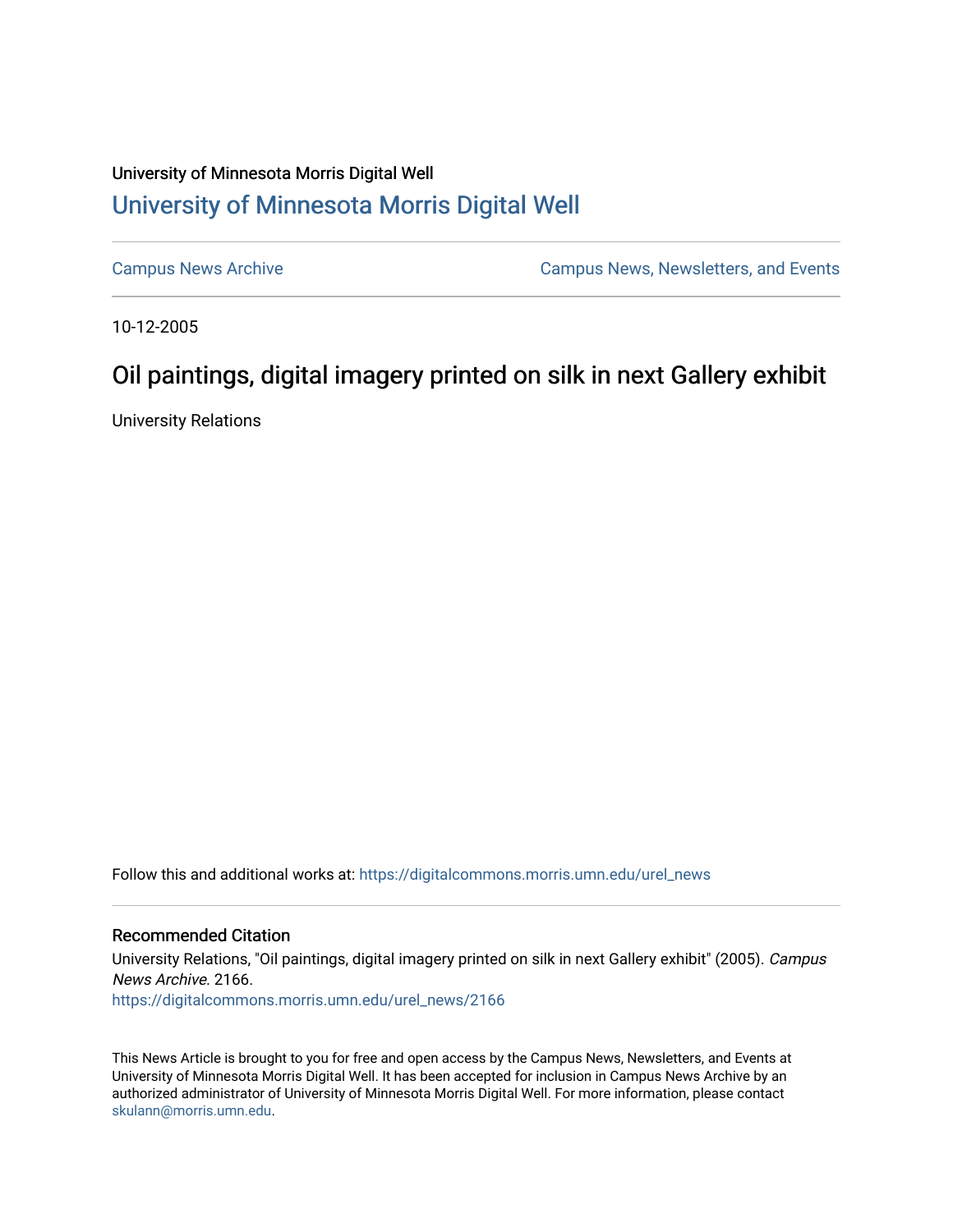

Contact Melissa Weber, Director of Communications Phone: 320-589-6414, weberm@morris.umn.edu

Jenna Ray, Editor/Writer Phone: 320-589-6068, jrray@morris.umn.edu

## **Oil paintings, digital imagery printed on silk in next Gallery exhibit**

*Summary:* 

(October 12, 2005)-Christian Angelo Ricco's oil paintings are essentially portraits of objects he has acquired over time. The selection of these objects is based on an attraction to their form, but in his paintings he not only celebrates their form, but their story as well.

Jenny Kimball uses a flat bed scanner to create digital imagery that is manipulated on the computer and printed on silk. Her images are a response to the momentary physical and spiritual connection she feels when she is in the presence of perfect natural creations.

Works by both artists will comprise the next exhibit in the Gallery of Humanities Fine Arts at the University of Minnesota, Morris. The exhibit will open during a public reception from 4- 6 p.m. Thursday, Oct. 27, and continue through December 15.

Ricco stated, "It is no coincidence that I have chosen inanimate objects that have been owned and utilized by those who have come before me. The lives of these objects seem to resonate in such a way that allows them to stare back, as we look at them. And in their gaze are stories remembered. In this respect these paintings are as much portraits of the objects as they are of the people whose lives and experiences they occupied."

He received a bachelor's degree in fine arts, with an emphasis in painting and drawing from the University of Wisconsin-Milwaukee in 1992, and an master's in fine arts in painting from Bowling Green State University in 1999. His exhibitions include the Milwaukee (Wis.) Institute of Art and Design Artemisia Gallery, Chicago, Ill Toledo Museum of Art, Ohio Slocomb Gallery, Tennessee Muse Gallery, Pa Studio Art Centers International, Florence, Italy, and many others.

Kimball cherishes moments in which she holds freshly picked vegetables in her hands. In her images she creates a record of the beauty she finds in such moments. She stated, "It is my greatest hope as an artist that viewers of this work will broaden their perception of the places where beauty resides. That they might see the iridescent sheen of a discarded onionskin, the red shock of a just washed radish bundle, the earthy velvet of a mushroom, and pause for a second of pleasure."

Kimball received a bachelor's degree from the University of Utah in 2000, and in 2003 an master's in fine arts from the University of California at Davis. Her exhibitions include Phippen Museum, Ariz Mainstay Gallery, Ketchikan Area Arts Council, Ark Kimmel Harding Nelson Center for the Arts, Neb. Truckee College, Reno, Nev. Stretch Gallery, NC, and many others. Her awards include a Fellowship, UC Davis, 2001-03 Second Place, Fiberart International, 2004 Kimmel Harding Nelson Center for the Arts Residency, 2004 UCD Jastro-Shields Grant, 2002 and Cynthia M. Russell Scholarship, 2002.